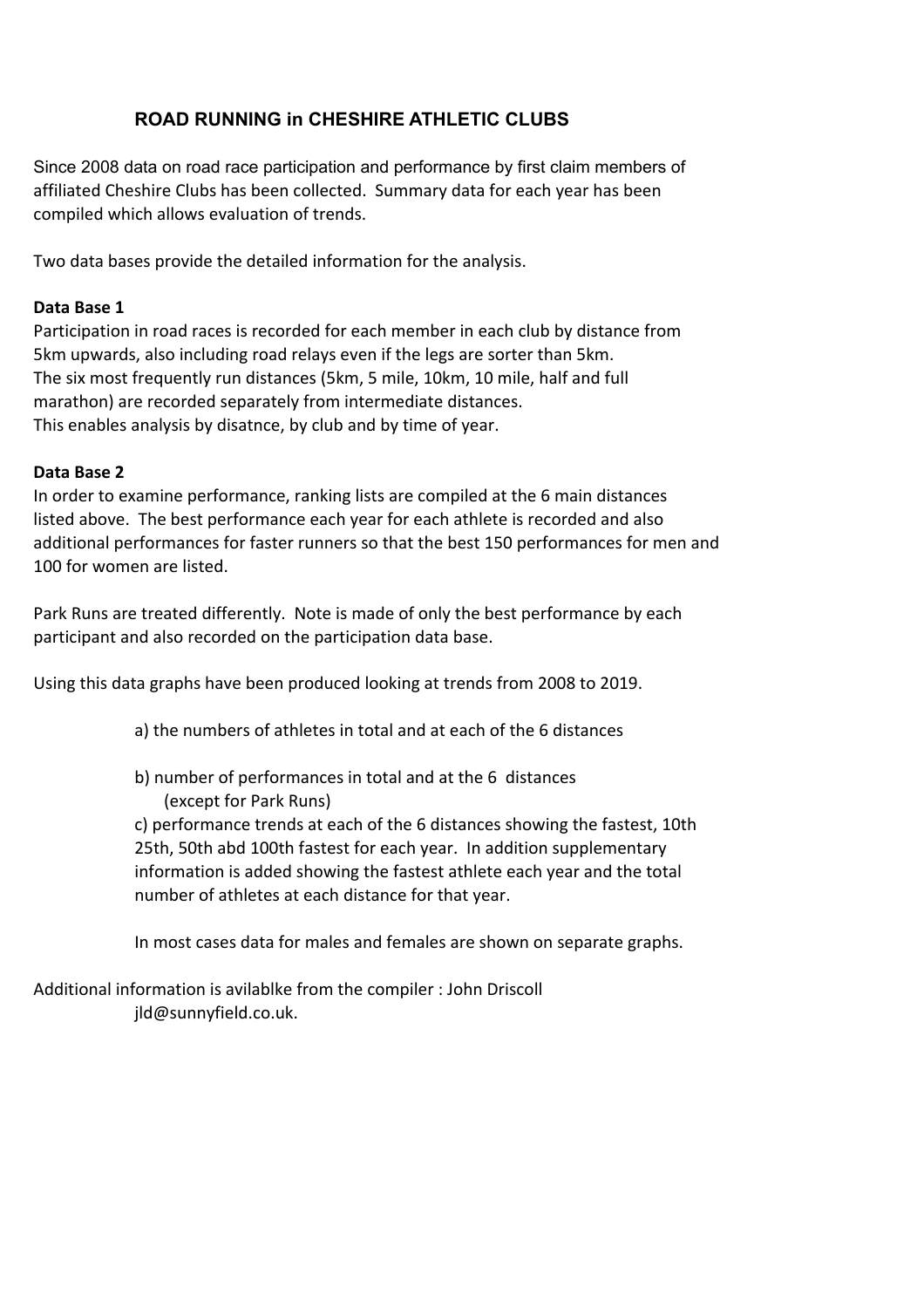

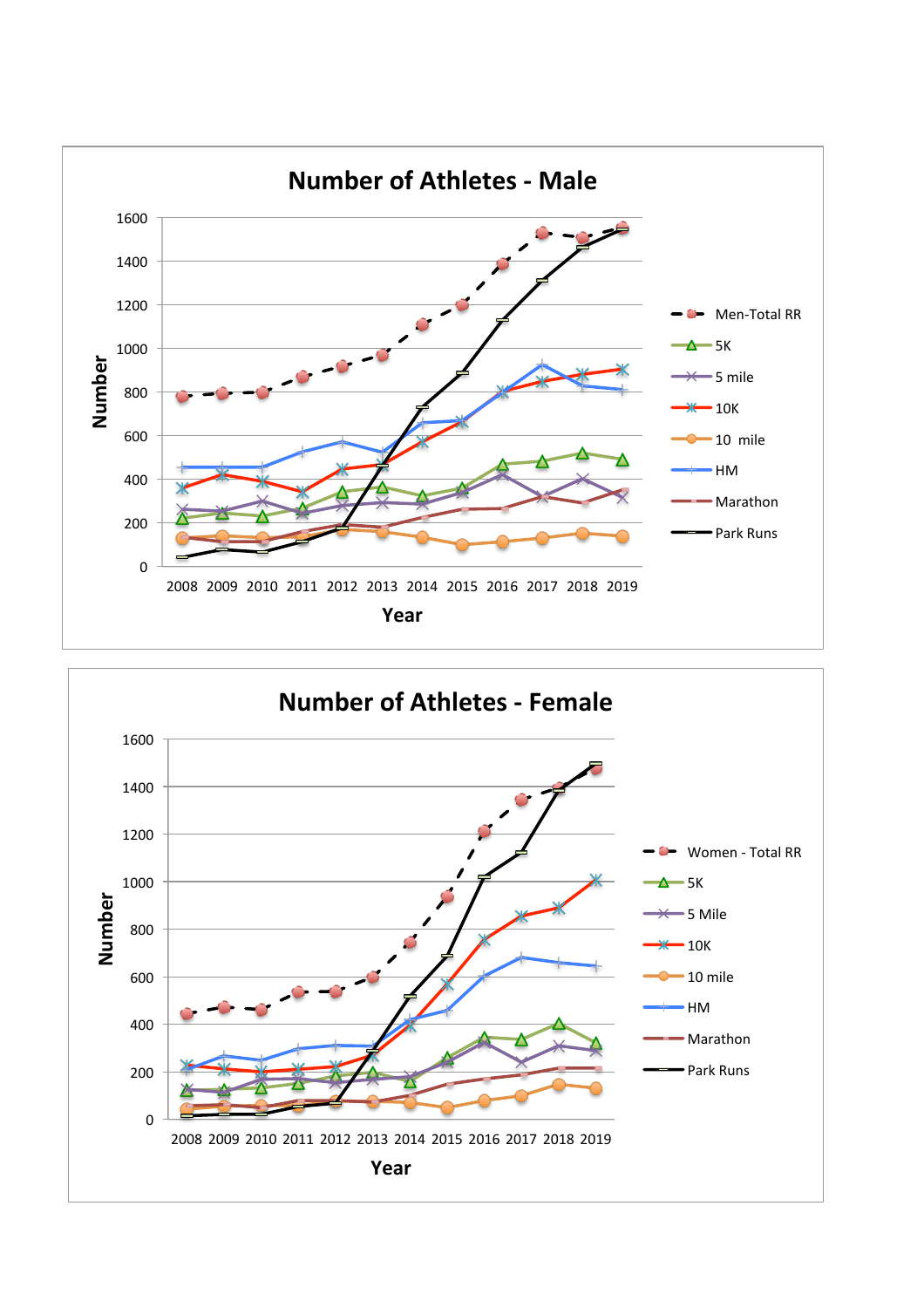

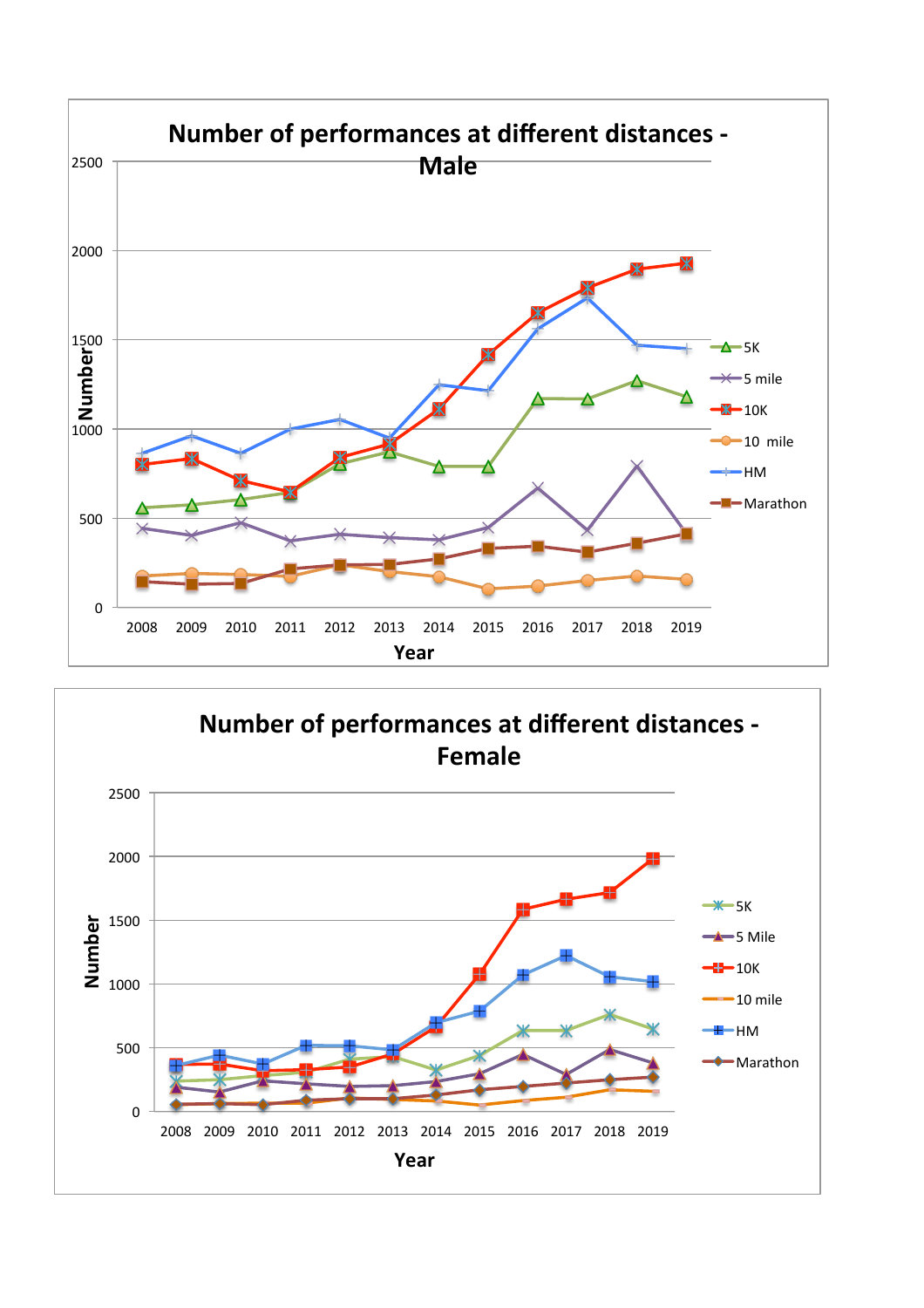

Performance Trends are on the following pages.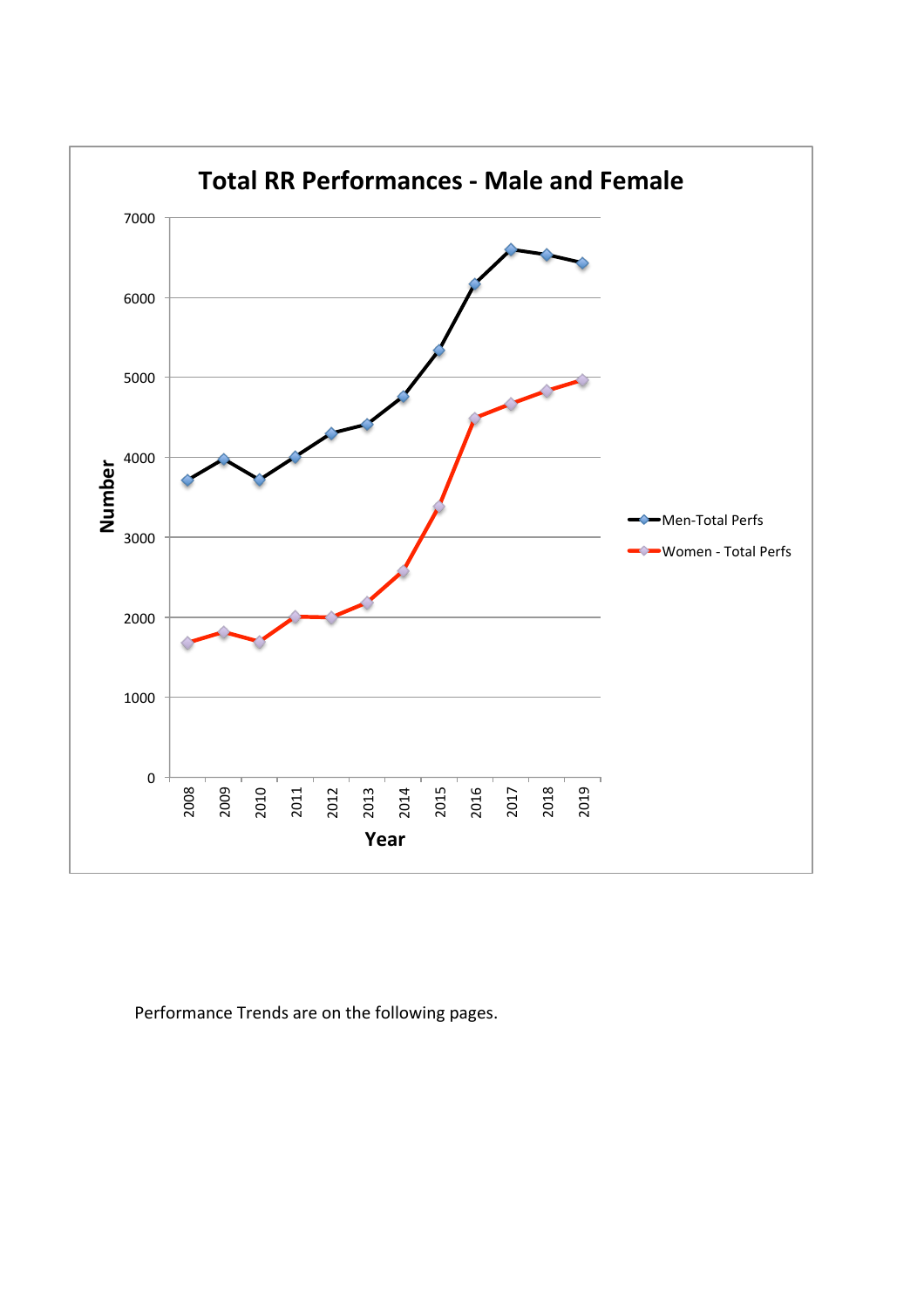

| 2008 | Damian Nicholls      | <b>Wilmslow RC</b> | 221 |                            |
|------|----------------------|--------------------|-----|----------------------------|
| 2009 | Damian Nicholls      | Wilmslow RC        | 246 |                            |
| 2010 | Damian Nicholls      | Wilmslow RC        | 232 |                            |
| 2011 | Dan Cliffe           | Warrington AC      | 266 |                            |
| 2012 | Liam Renton          | Warrington AC      | 343 |                            |
| 2013 | Mike Venard          | Vale Royal AC      | 364 |                            |
| 2014 | Damian Nicholls      | Wilmslow RC        | 324 | (Christleton short course) |
| 2015 | Matthew Wigglesworth | Warrington AC      | 359 | (Christleton short course) |
| 2016 | Matthew Sheen        | Vale Royal AC      | 489 |                            |
| 2017 | Chris Perry          | Vale Royal AC      | 483 |                            |
| 2018 | Chris Perry          | Vale Royal AC      | 520 |                            |
| 2019 | <b>Chris Perry</b>   | Vale Royal AC      | 492 |                            |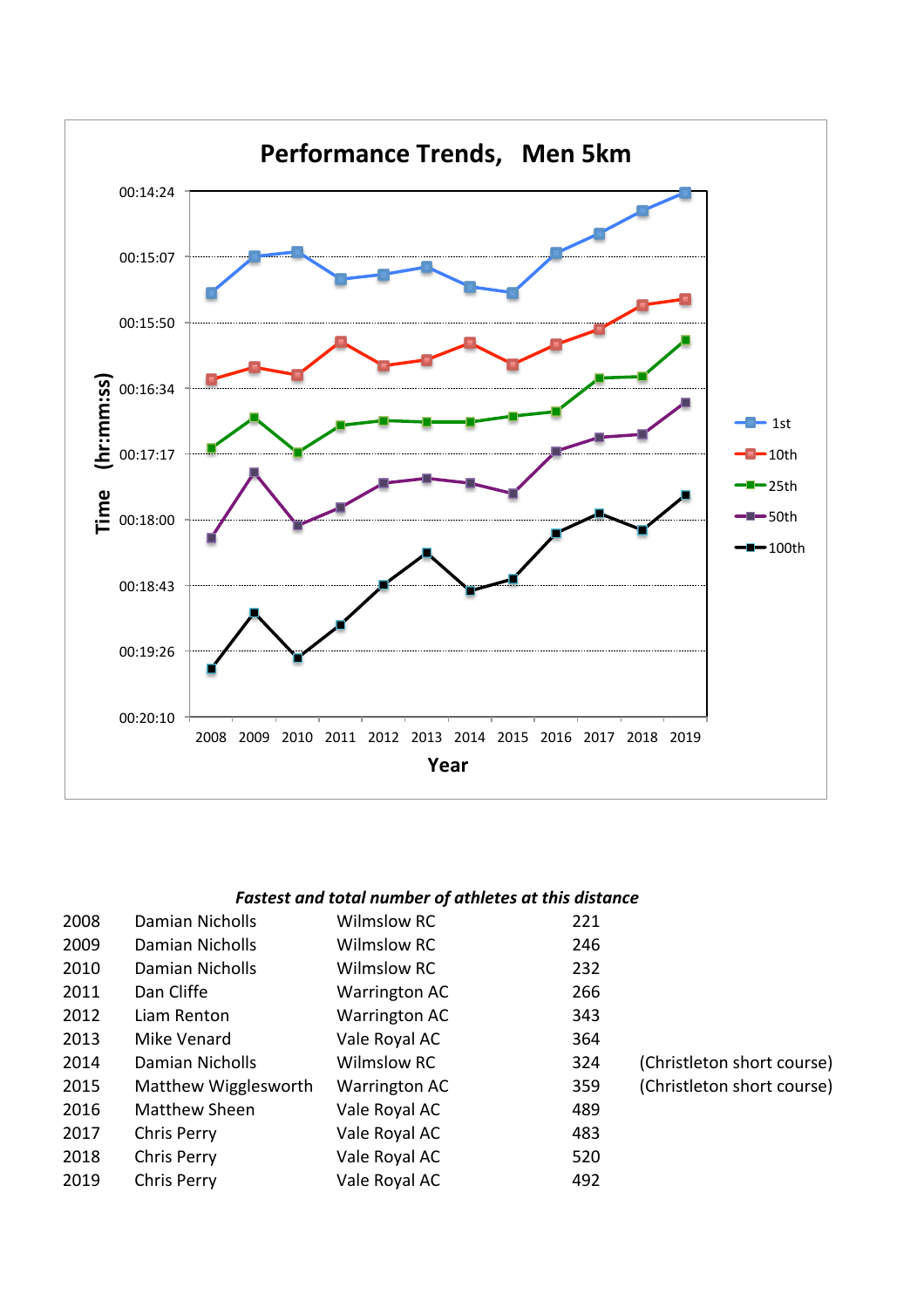

| 2008 | Nicky Archer           | Vale Royal AC            | 123 |
|------|------------------------|--------------------------|-----|
| 2009 | <b>Heather Timmins</b> | Warrington AC            | 126 |
| 2010 | Marilyn Kitching       | <b>Tattenhall R</b>      | 133 |
| 2011 | <b>Claire Andrew</b>   | <b>Spectrum Striders</b> | 151 |
| 2012 | Katie Brough           | Warrington AC            | 182 |
| 2013 | Katie Brough           | Warrington AC            | 199 |
| 2014 | Katie Brough           | Vale Royal AC            | 160 |
| 2015 | Katie Brough           | Vale Royal AC            | 260 |
| 2016 | Amelia Pettitt         | Vale Royal AC            | 345 |
| 2017 | <b>Holly Smith</b>     | Vale Royal AC            | 336 |
| 2018 | <b>Holly Smith</b>     | Vale Royal AC            | 404 |
| 2019 | Elizabeth Renondeau    | Vale Royal AC            | 323 |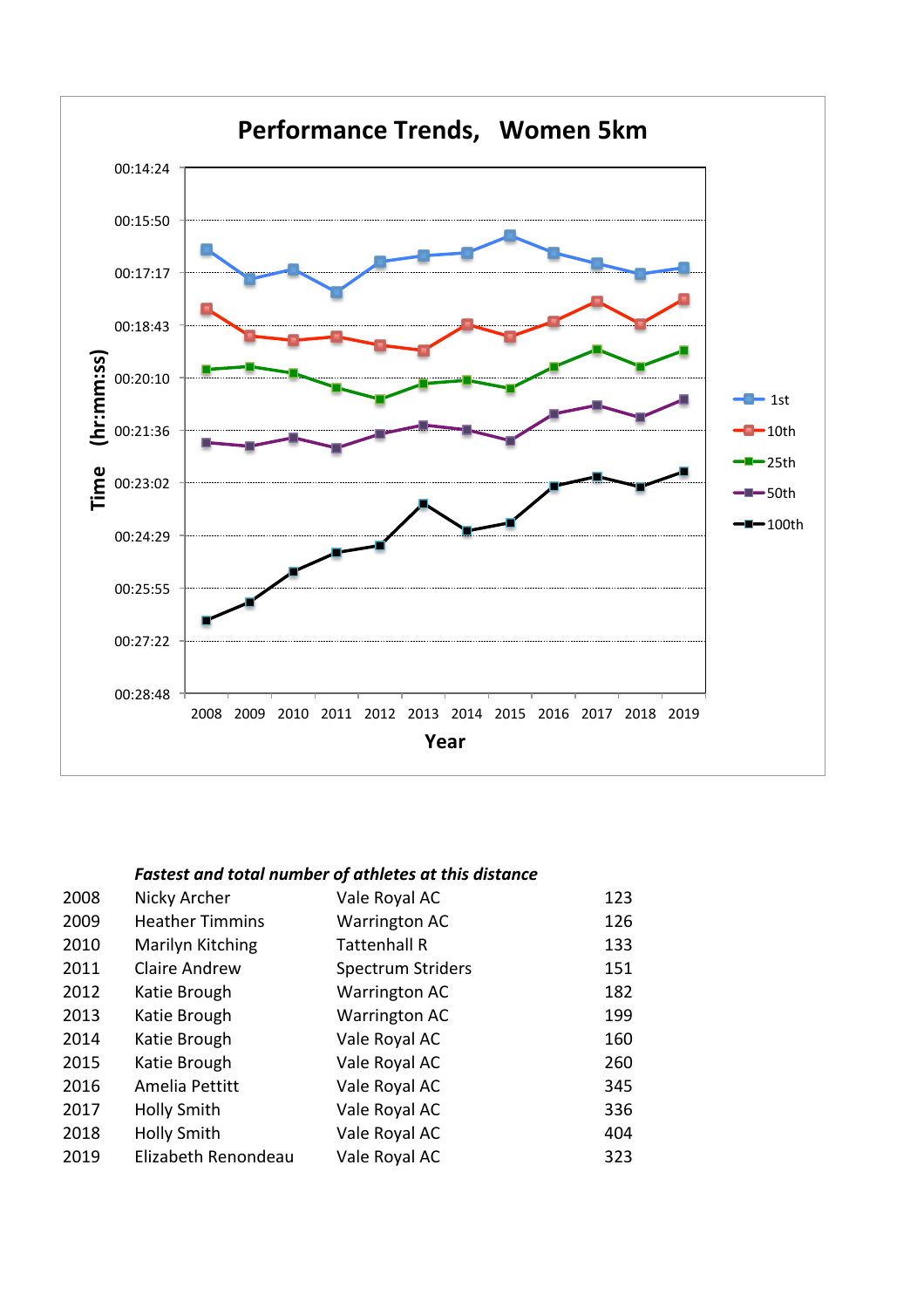

| 2008 | Damian Nicholls        | <b>Wilmslow RC</b>       | 263 |
|------|------------------------|--------------------------|-----|
| 2009 | Dan Cliffe             | <b>Warrington AC</b>     | 253 |
| 2010 | Damian Nicholls        | <b>Wilmslow RC</b>       | 300 |
| 2011 | Damian Nicholls        | <b>Wilmslow RC</b>       | 244 |
| 2012 | <b>Christian Prior</b> | Chester Tri Club         | 280 |
| 2013 | Damian Nicholls        | <b>Wilmslow RC</b>       | 293 |
| 2014 | Nick Jones             | Warrington AC            | 286 |
| 2015 | <b>Chris Perry</b>     | Vale Royal               | 339 |
| 2016 | Damian Nicholls        | <b>Wilmslow RC</b>       | 421 |
| 2017 | <b>Matthew Sheen</b>   | Vale Royal               | 320 |
| 2018 | <b>Matthew Sheen</b>   | Vale Royal               | 402 |
| 2019 | Ed Flynn               | <b>Ellesmere Port RC</b> | 317 |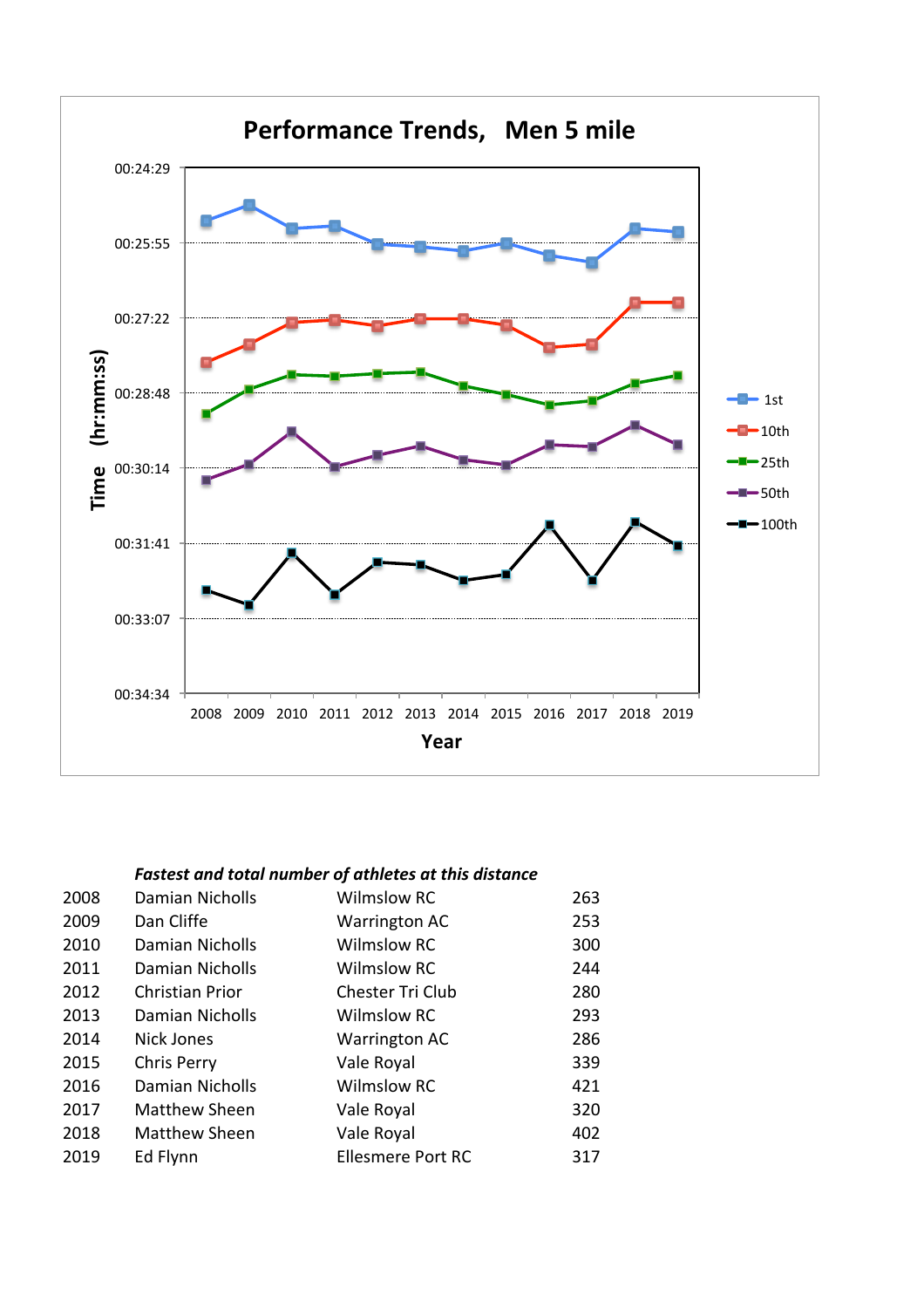

| 2008 | Nicky Archer           | Vale Royal AC            | 127 |
|------|------------------------|--------------------------|-----|
| 2009 | Louisa Wood            | <b>Warrington AC</b>     | 113 |
| 2010 | Marilyn Kitching       | <b>Tattenhall R</b>      | 168 |
| 2011 | Liz Whitfield          | <b>Spectrum Striders</b> | 171 |
| 2012 | <b>Tessa McCormick</b> | Vale Royal AC            | 154 |
| 2013 | Diane McVey            | <b>Wilmslow RC</b>       | 168 |
| 2014 | Katie Brough           | Vale Royal AC            | 180 |
| 2015 | Elizabeth Renondeau    | <b>Ellesmere Port RC</b> | 240 |
| 2016 | <b>Carol Parsons</b>   | <b>Ellesmere Port RC</b> | 324 |
| 2017 | Diane McVey            | <b>Wilmslow RC</b>       | 241 |
| 2018 | Hannah Cowley          | Helsby RC                | 309 |
| 2019 | Hannah Cowley          | <b>Helsby RC</b>         | 290 |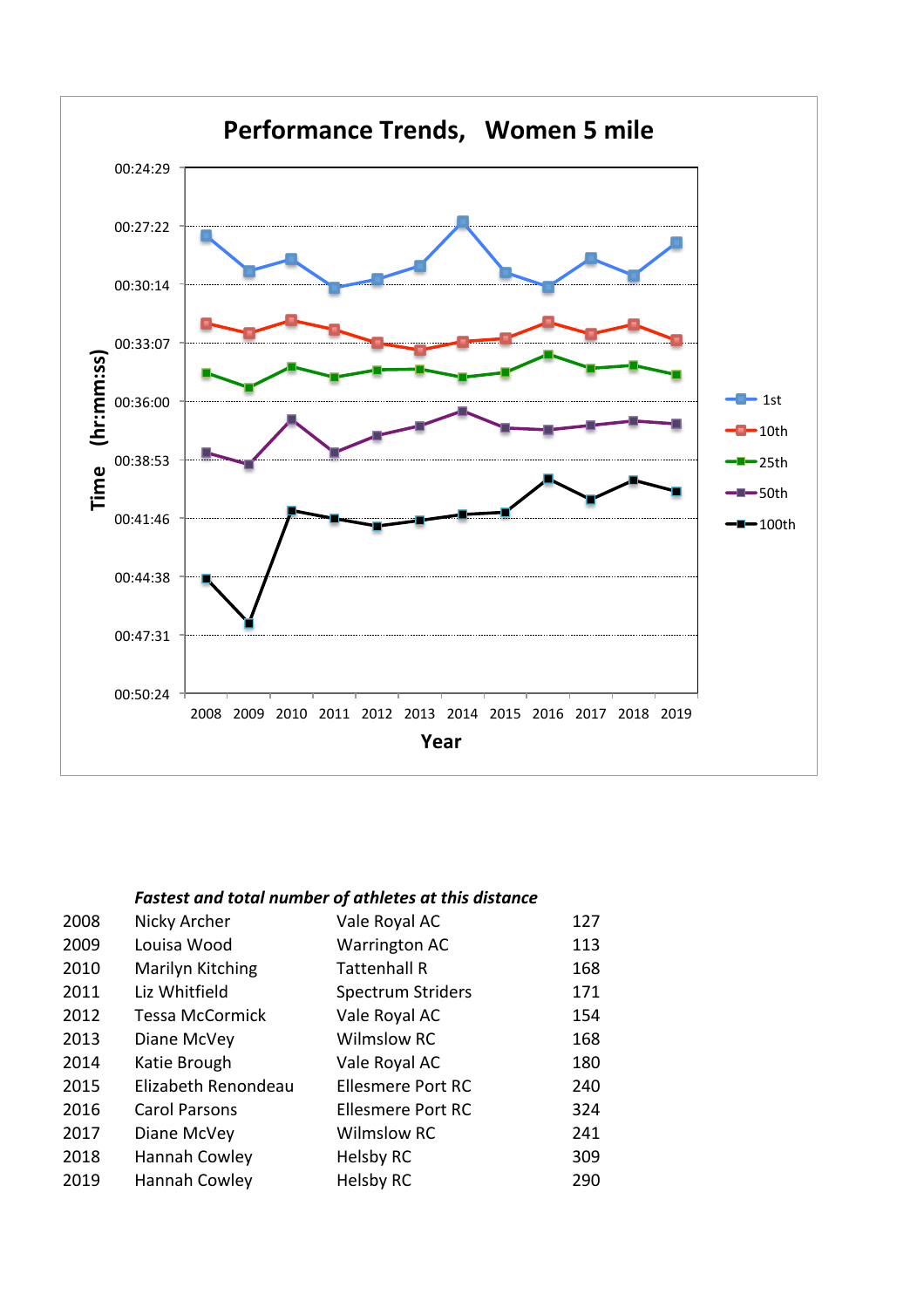

| 2008 | Daniel Cliffe        | <b>Warrington AC</b> | 359 |
|------|----------------------|----------------------|-----|
| 2009 | Daniel Cliffe        | <b>Warrington AC</b> | 421 |
| 2010 | Daniel Cliffe        | <b>Warrington AC</b> | 391 |
| 2011 | Daniel Cliffe        | <b>Warrington AC</b> | 343 |
| 2012 | <b>Tim Pattison</b>  | Macclesfield H&AC    | 447 |
| 2013 | Christian Prior      | Chester Tri Club     | 468 |
| 2014 | Chris Perry          | Vale Royal AC        | 572 |
| 2015 | Tom Jervis           | <b>Warrington AC</b> | 664 |
| 2016 | Matthew Sheen        | Vale Royal AC        | 803 |
| 2017 | <b>Matthew Sheen</b> | Vale Royal AC        | 848 |
| 2018 | <b>Chris Perry</b>   | Vale Royal AC        | 881 |
| 2019 | Joseph Buckley       | <b>Warrington AC</b> | 904 |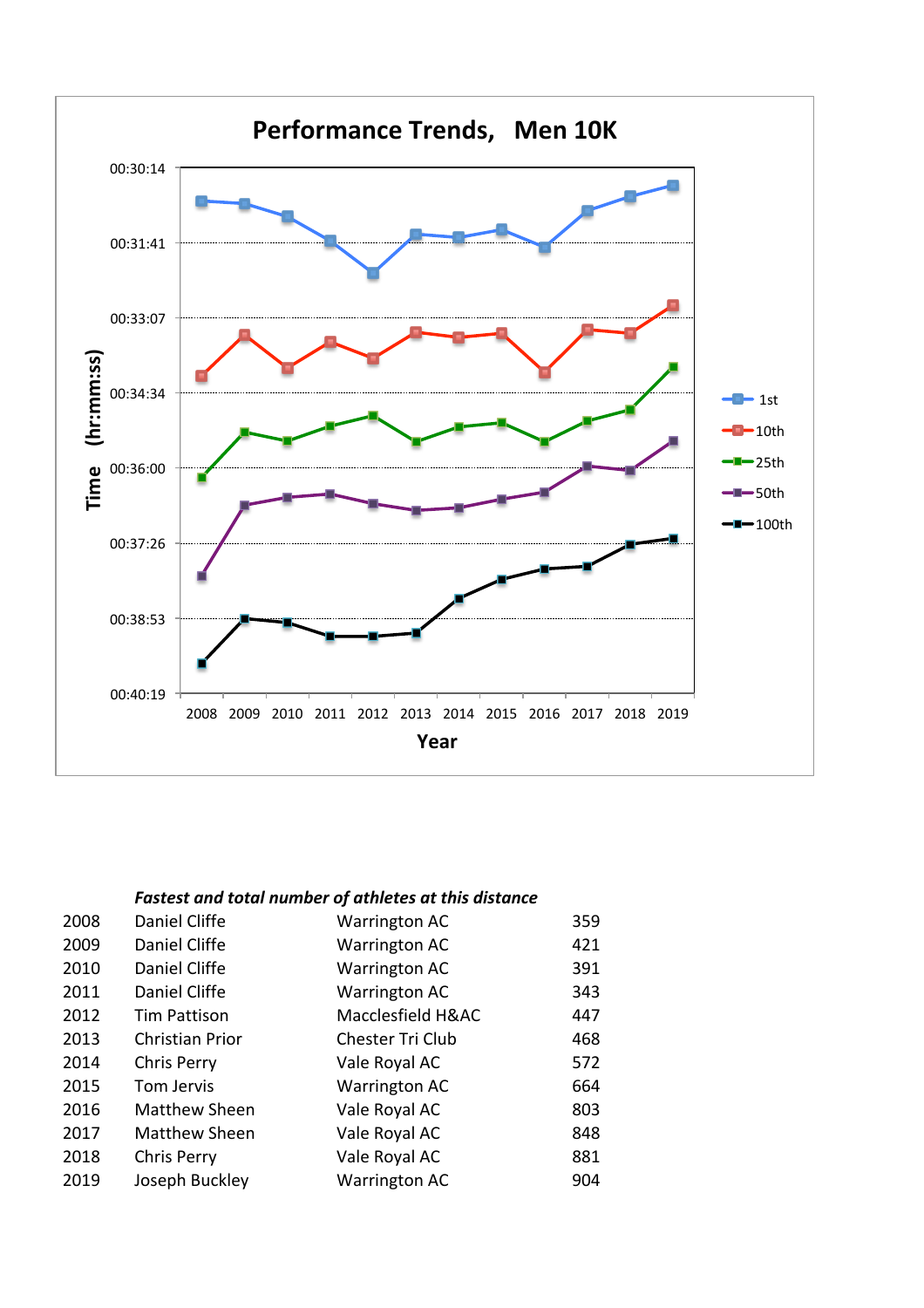

| 2008 Nicky Archer        | Vale Royal AC        | 228  |
|--------------------------|----------------------|------|
| 2009 Nicky Archer        | Vale Royal AC        | 213  |
| 2010 Kelly Crickmore     | Chester Tri Club     | 200  |
| 2011 Kelly Crickmore     | Chester Tri Club     | 211  |
| 2012 Katy Brough         | <b>Warrington AC</b> | 222  |
| 2013 Katy Brough         | Warrington AC        | 270  |
| 2014 Stevie Stockton     | Vale Royal AC        | 398  |
| 2015 Stevie Stockton     | Vale Royal AC        | 570  |
| 2016 Amelia Pettitt      | Vale Royal AC        | 756  |
| 2017 Amelia Pettitt      | Vale Royal AC        | 856  |
| 2018 Elizabeth Renondeau | Vale Royal AC        | 890  |
| 2019 Elizabeth Renondeau | Vale Royal AC        | 1007 |
|                          |                      |      |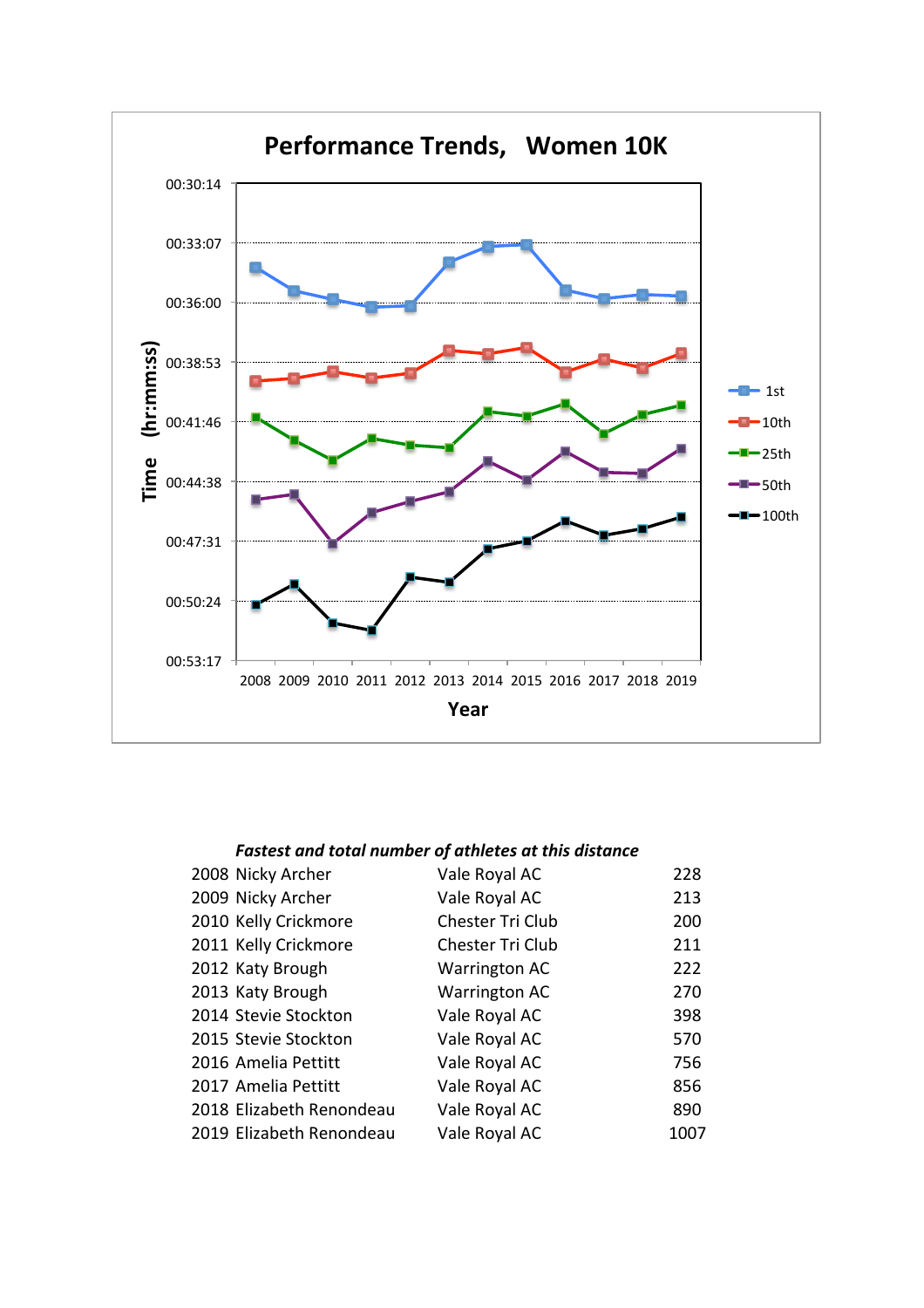

| 2008 | Mike Halman            | <b>Wilmslow RC</b>       | 131 |
|------|------------------------|--------------------------|-----|
| 2009 | <b>Nick Jones</b>      | <b>Spectrum Striders</b> | 141 |
| 2010 | Mike Halman            | <b>Wilmslow RC</b>       | 133 |
| 2011 | <b>Christian Prior</b> | <b>Chester Tri</b>       | 136 |
| 2012 | <b>Stuart Doyle</b>    | Vale Royal AC            | 170 |
| 2013 | Damian Nicholls        | <b>Wilmslow RC</b>       | 160 |
| 2014 | <b>Stuart Doyle</b>    | Vale Royal AC            | 135 |
| 2015 | <b>Clive Moulton</b>   | <b>Boalloy RC</b>        | 100 |
| 2016 | <b>Nick Jones</b>      | <b>Warrington AC</b>     | 114 |
| 2017 | <b>Clive Moulton</b>   | <b>Boalloy RC</b>        | 130 |
| 2018 | <b>Nick Jones</b>      | <b>Warrington AC</b>     | 153 |
| 2019 | Chris Standidge        | Vale Royal AC            | 140 |
|      |                        |                          |     |

#### **Note**

Great Warford 10 mile was held from 2008 to 2014 inclusive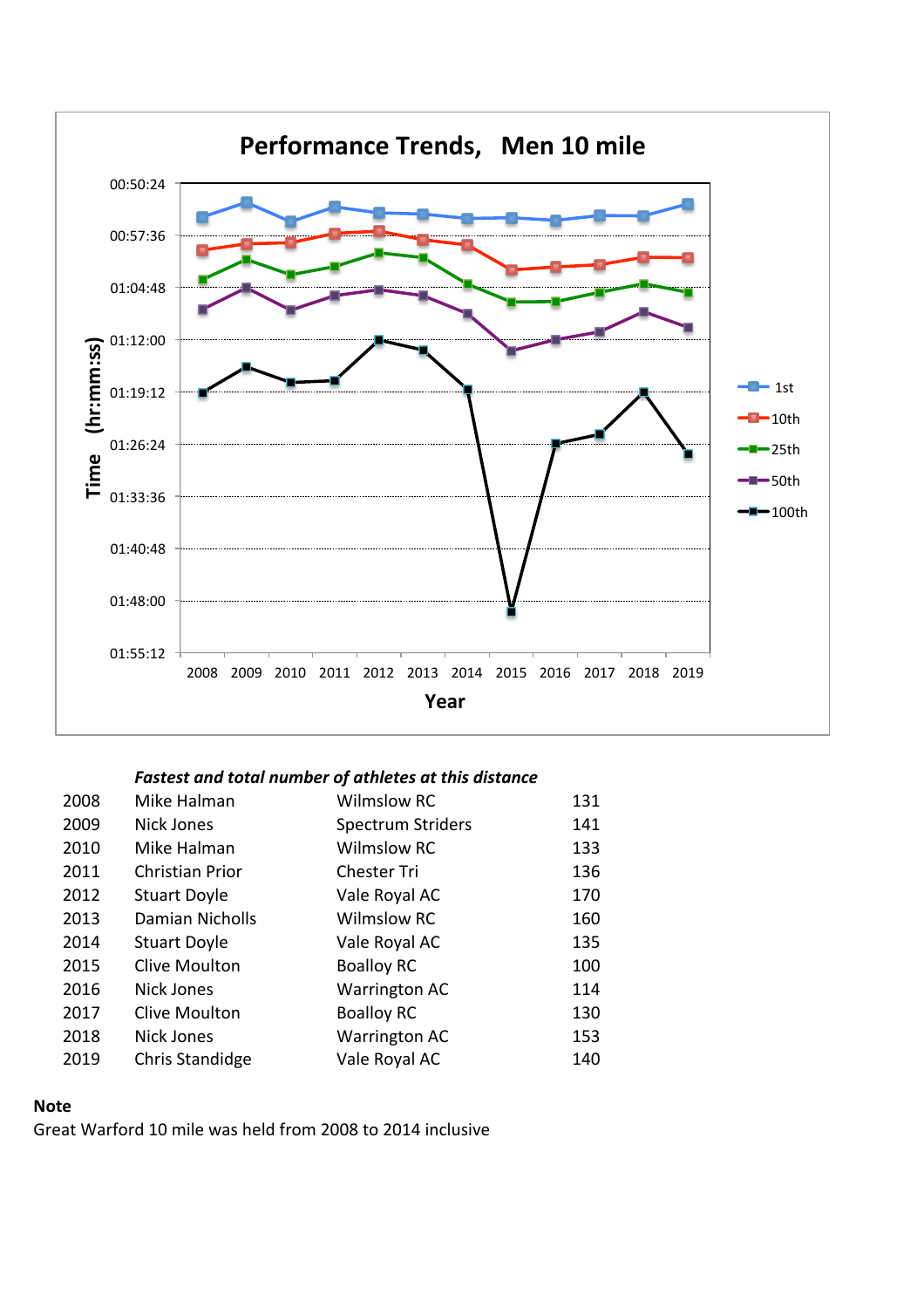

| 2008 | <b>Claire Andrew</b>   | <b>Spectrum Striders</b> | 43  |
|------|------------------------|--------------------------|-----|
| 2009 | <b>Kelly Crickmore</b> | Chester Tri Club         | 56  |
| 2010 | Marilyn Kitching       | <b>Tattenhall RC</b>     | 59  |
| 2011 | Marilyn Kitching       | <b>Tattenhall RC</b>     | 58  |
| 2012 | <b>Tracy Entwistle</b> | <b>Warrington Road R</b> | 78  |
| 2013 | Diane McVey            | <b>Wilmslow RC</b>       | 76  |
| 2014 | Diane McVey            | <b>Wilmslow RC</b>       | 71  |
| 2015 | <b>Kristy Gill</b>     | Macclesfield H&AC        | 49  |
| 2016 | Amelia Pettitt         | Vale Royal               | 80  |
| 2017 | Diane McVey            | <b>Wilmslow RC</b>       | 100 |
| 2018 | Kristy Gill            | Macclesfield H&AC        | 148 |
| 2019 | Gemma Barnett          | Vale Royal               | 131 |

### **Note**

Great Warford 10 mile was held from 2008 to 2014 inclusive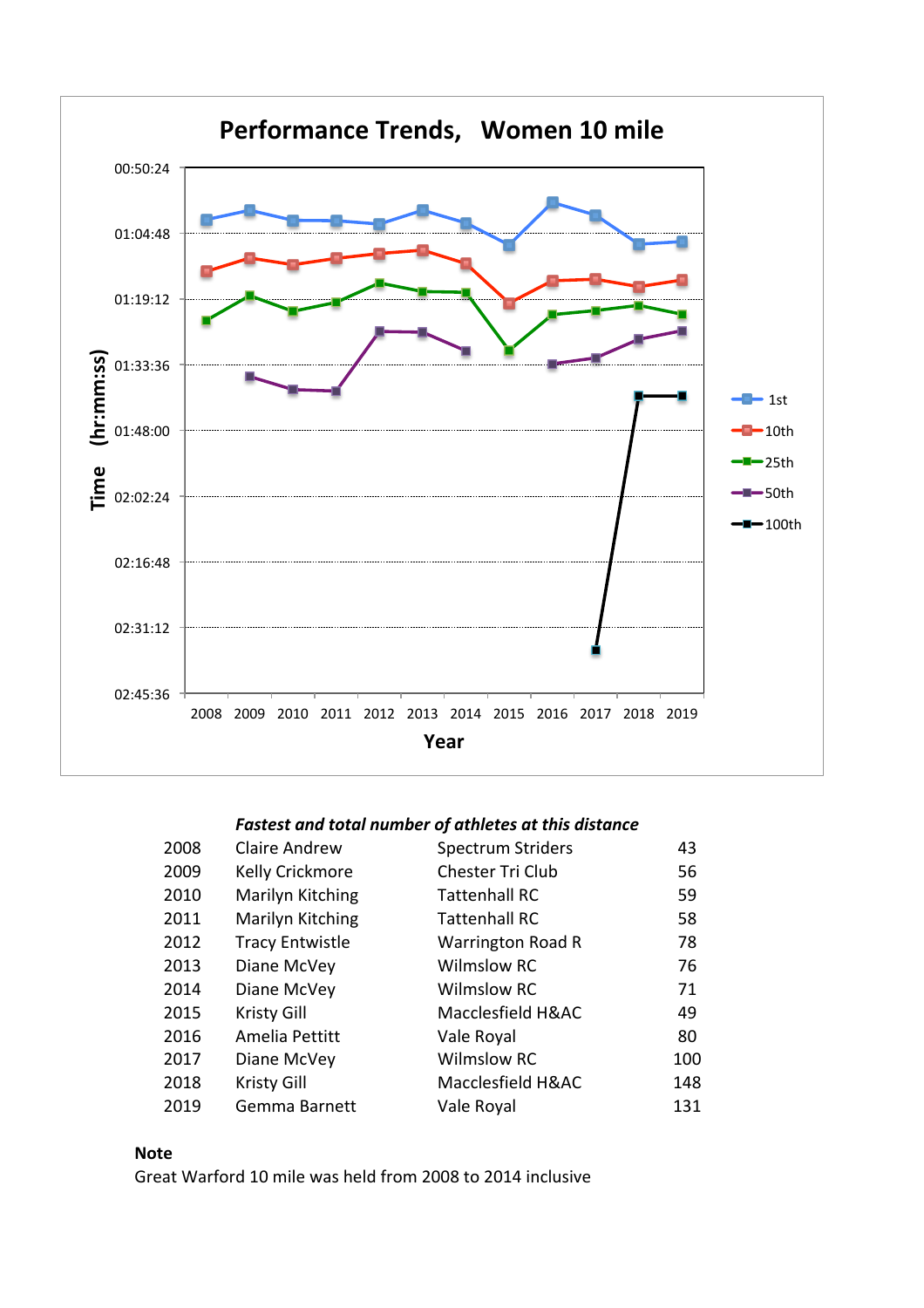

| 2008 | Mike Halman          | <b>Wilmslow RC</b>       | 456 |
|------|----------------------|--------------------------|-----|
| 2009 | Nick Jones           | <b>Spectrum Striders</b> | 456 |
| 2010 | Mike Halman          | <b>Wilmslow RC</b>       | 455 |
| 2011 | Andrew Lamont        | Macclesfield H&AC        | 526 |
| 2012 | <b>Tim Pattison</b>  | Macclesfield H&AC        | 572 |
| 2013 | <b>Clive Moulton</b> | <b>Boalloy EC</b>        | 524 |
| 2014 | <b>Stuart Doyle</b>  | Vale Royal AC            | 659 |
| 2015 | Andrew Green         | <b>Warrington AC</b>     | 669 |
| 2016 | <b>Clive Moulton</b> | <b>Boalloy EC</b>        | 797 |
| 2017 | Tom Jervis           | <b>Warrington AC</b>     | 926 |
| 2018 | Dave Bennett         | <b>Ellesmere Port RC</b> | 826 |
| 2019 | Dave Bennett         | <b>Ellesmere Port RC</b> | 810 |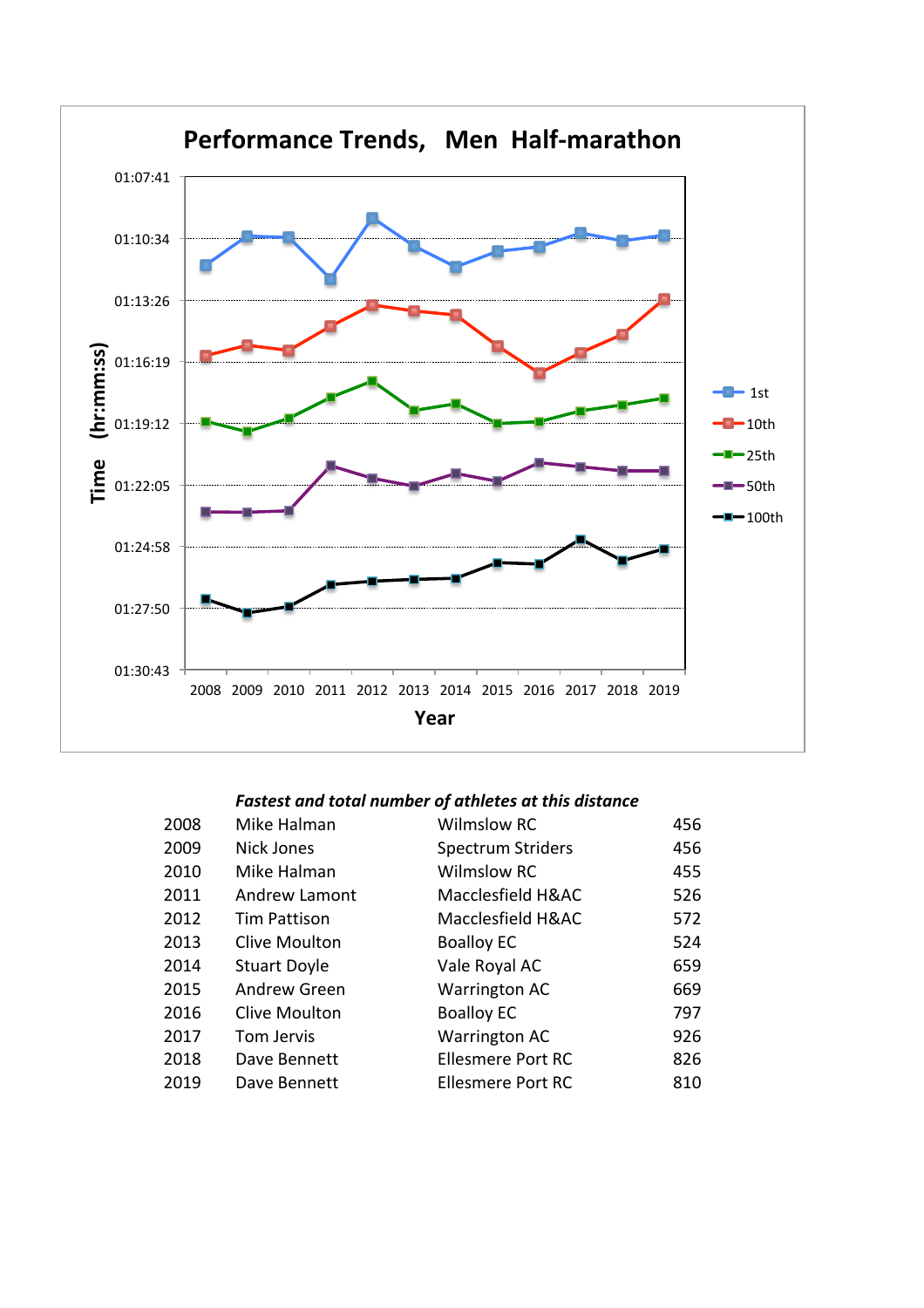

| 2008 | Nicky Archer    | Vale Royal AC      | 209 |
|------|-----------------|--------------------|-----|
| 2009 | Nicky Archer    | Vale Royal AC      | 268 |
| 2010 | Nicky Archer    | Vale Royal AC      | 249 |
| 2011 | Nicky Archer    | Vale Royal AC      | 297 |
| 2012 | Kelly Crickmore | Chester Tri Club   | 312 |
| 2013 | Kelly Crickmore | Chester Tri Club   | 308 |
| 2014 | Kelly Crickmore | Chester Tri Club   | 420 |
| 2015 | Katie Brough    | Vale Royal AC      | 458 |
| 2016 | Diane McVey     | <b>Wilmslow RC</b> | 603 |
| 2017 | Diane McVey     | <b>Wilmslow RC</b> | 681 |
| 2018 | Diane McVey     | <b>Wilmslow RC</b> | 660 |
| 2019 | Hannah Cowley   | Helsby RC          | 645 |
|      |                 |                    |     |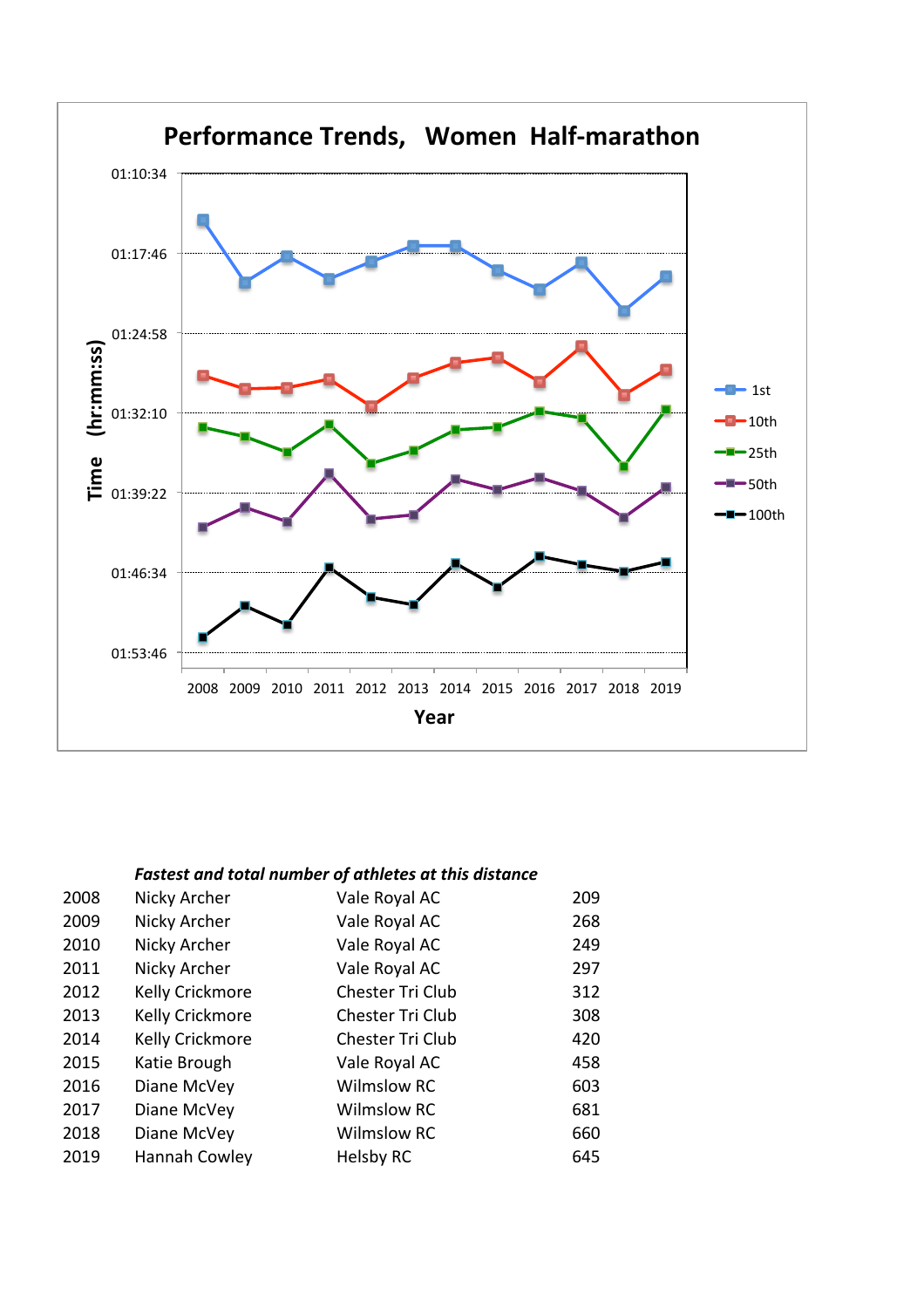

| 2008 | Mike Hatton         | South Cheshire H         | 134 |
|------|---------------------|--------------------------|-----|
| 2009 | <b>Rob Downes</b>   | <b>Wilmslow RC</b>       | 114 |
| 2010 | Mike Halman         | <b>Wilmslow RC</b>       | 114 |
| 2011 | Rob Grantham        | <b>Ellesmere Port RC</b> | 180 |
| 2012 | Rob Grantham        | Ellesmere Port RC        | 192 |
| 2013 | <b>Rob Downes</b>   | <b>Wilmslow RC</b>       | 180 |
| 2014 | <b>Ben Green</b>    | <b>Warrington AC</b>     | 225 |
| 2015 | <b>Ben Green</b>    | <b>Warrington AC</b>     | 262 |
| 2016 | <b>Stuart Doyle</b> | Vale Royal AC            | 286 |
| 2017 | <b>Rob Downes</b>   | <b>Wilmslow RC</b>       | 320 |
| 2018 | Graham Green        | <b>Warrington AC</b>     | 292 |
| 2019 | David Morris        | South Cheshire H         | 351 |
|      |                     |                          |     |